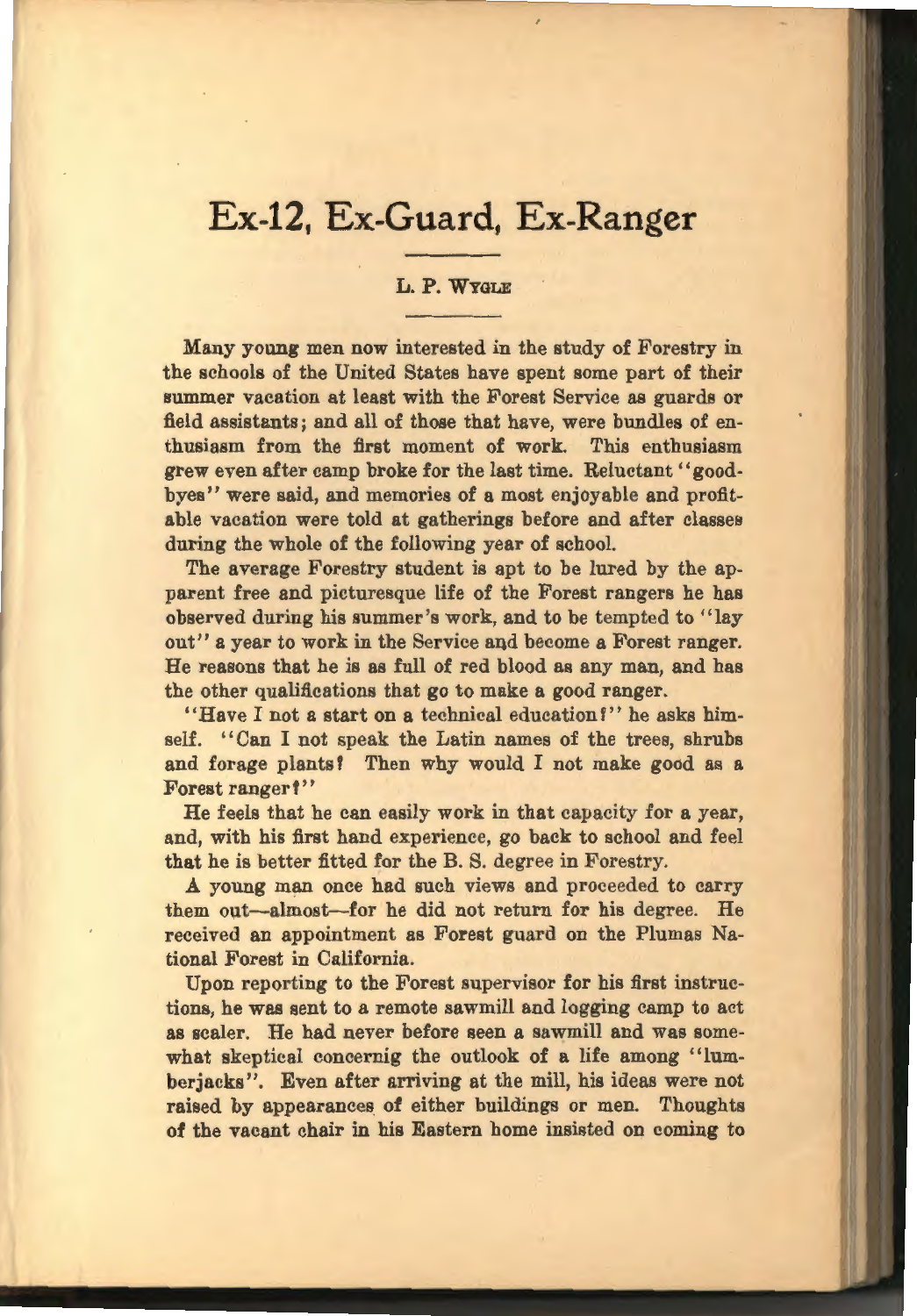### 36 THE AMES FORESTER

him, try as he would to be brave and force them aside. The lumberman for the Service was on hand, and, after assisting the new guard by helping him fill his bunk with hay and introducing him to a few of the men about camp, he gave the guard a few instructions regarding scaling, and then departed to carry on other duties.

From the start, the guard received valuable lessons, acting in the capacity of agent between the Forest Service on one hand and a corporation on the other. His knowledge of eastern lumber markets, defects and diseases of logs and merchantable timber was good technically, but poor practically. Hence, a great deal of guessing was done at first. However, with a Company scaler checking him on every log, he was able at the end of two months to know a log in a dozen different ways; and know them he must, for the Company scaler was an old and experienced man who would split hairs to get the best of the Government scaler. No official relation existed between these scalers, and certainly a very small friendly one. The lumberman in charge of the timber sales found plenty of room for improvement in the methods of his subordinate's scaling, but he was patient and explained each detail specifically. Midnight oil was burned often to make sure that reports were correct and that they checked to the one-half cent, because a copy of each weekly report was to be sent to the District Forester, the Forest supervisor and the lumberman in charge of the local sales; and the scaler had received his reports back on two occasions with a curt letter asking for greater care.

He soon became more familiar with his work, and with greater familiarity came greater confidence. His interest increased, and no opportunity was lost to learn more of the science of scaling.

The guard wrote letters home, full of glowing accounts of his work, of how enjoyable it was, of how he loved the life; and yet, he carefuly left out any hint as to his experiences at the hands of joke-loving "lumberjacks", the eventless evenings (save for the entertainment furnished by a family of skunks that did their nightly quarreling underneath his 6x8 cabin floor,) and early morning breakfasts consisting of soggy hot cakes, greasy bacon and strong coffee.

The diversion offered, when the mill was closed down by its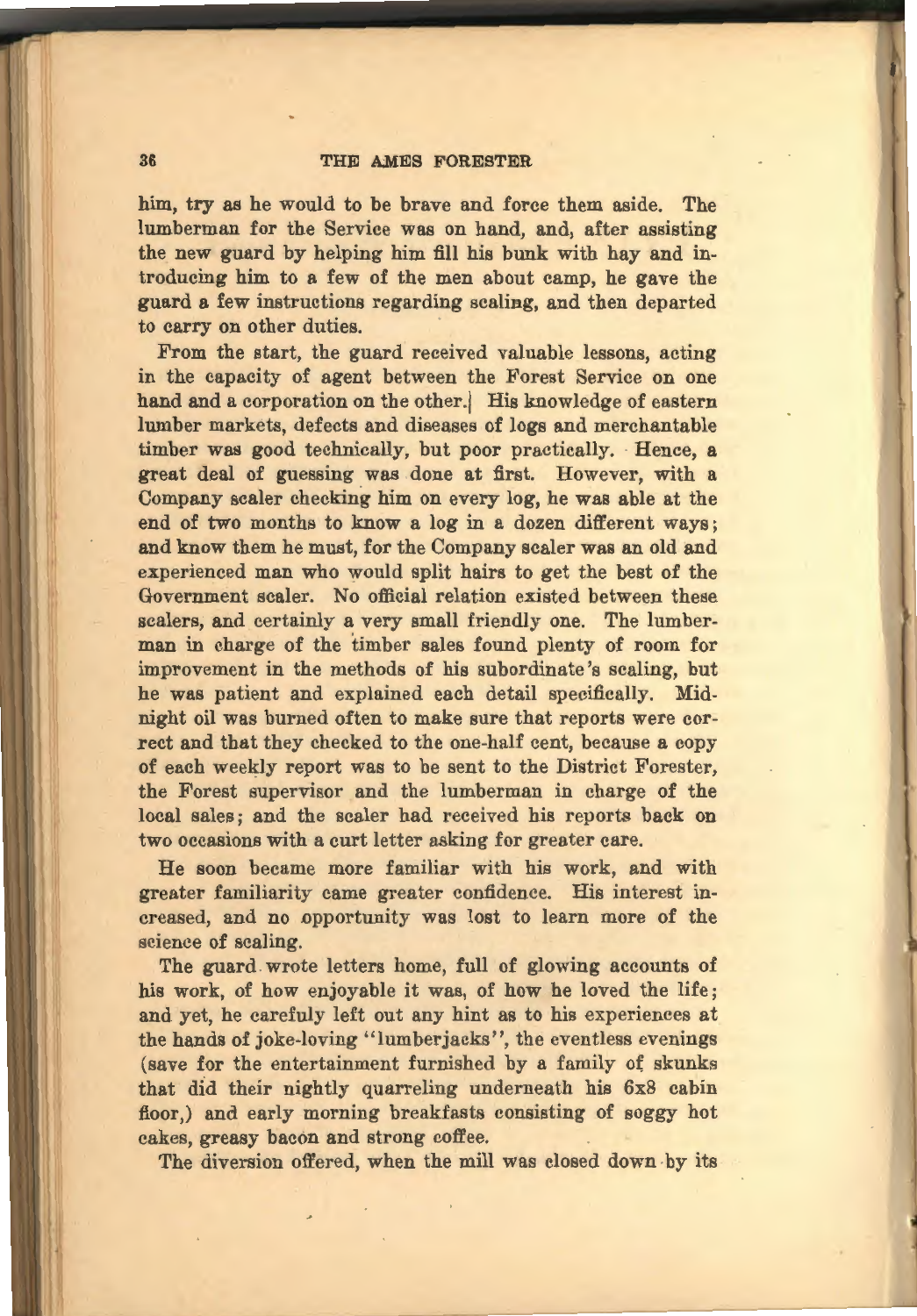#### EX-12, EX-GUARD, EX-RANGER 37

owners because of an overstocked yard, was more than welcome. The guard was ordered to report to a ranger some miles distant, to assist in the building of some improvements on the station grounds; but a cloud of smoke coming from behind a ridge of forest covered hills told of a more important duty. Several of the idle mill hands were called into service and were soon on their way to a fire with the embryonic Forester in glorious command. Rangers had already seen the smoke from their stations or had learned of it by telephones, and were coming in by one's and two's. The fire was a stubborn one, and in the following four weeks the guard learned the full signifi. cance of the clause describing the necessary qualifications of those aspiring to rangers' appointments which reads thus: ''He must be able to perform hard labor under trying conditions.'' He was willing to work and held his own with the rangers, growing well acquainted in the mean time with a multitude of facts concerning the successful handling of men on the fire line, as well as the fighting of different kinds of fire.

When the fire was out and the Ranger's Station had been reached, the guard took a personal inventory. He found that his clothes had been burned and torn beyond repair, that his boots were reduced to sandals, that his face was covered with blisters and peculiarly colored patches of whiskers, and that his hair was long only in spots, burning cinders having removed parts of it. He had lost twelve pounds in weight, and not a little of his desire for a ranger's berth. He thought it strange when one of the departing rangers said to another, "Well, Jim, if I have a fire over on my district when I get back, I'll send for you to come and help put it out," and the reply came back, "Sure I will; that's the only time we have for a little fun except at the ranger's meeting.'' The guard had seen nothing even hinting at fun, unless a day's work with a shovel ,axe, brushhook or rake, breathing dust and smoke, could be called fun.

After a day's rest, the guard was called into the supervisor's office, told to go to a large timber sale sixty miles distant, and use every means to collect a good quantity and quality of pine seed. Here was a new field, and here again the guard found his technical knowledge good but his practical information undeveloped. He worked on a logical basis and soon had a sys-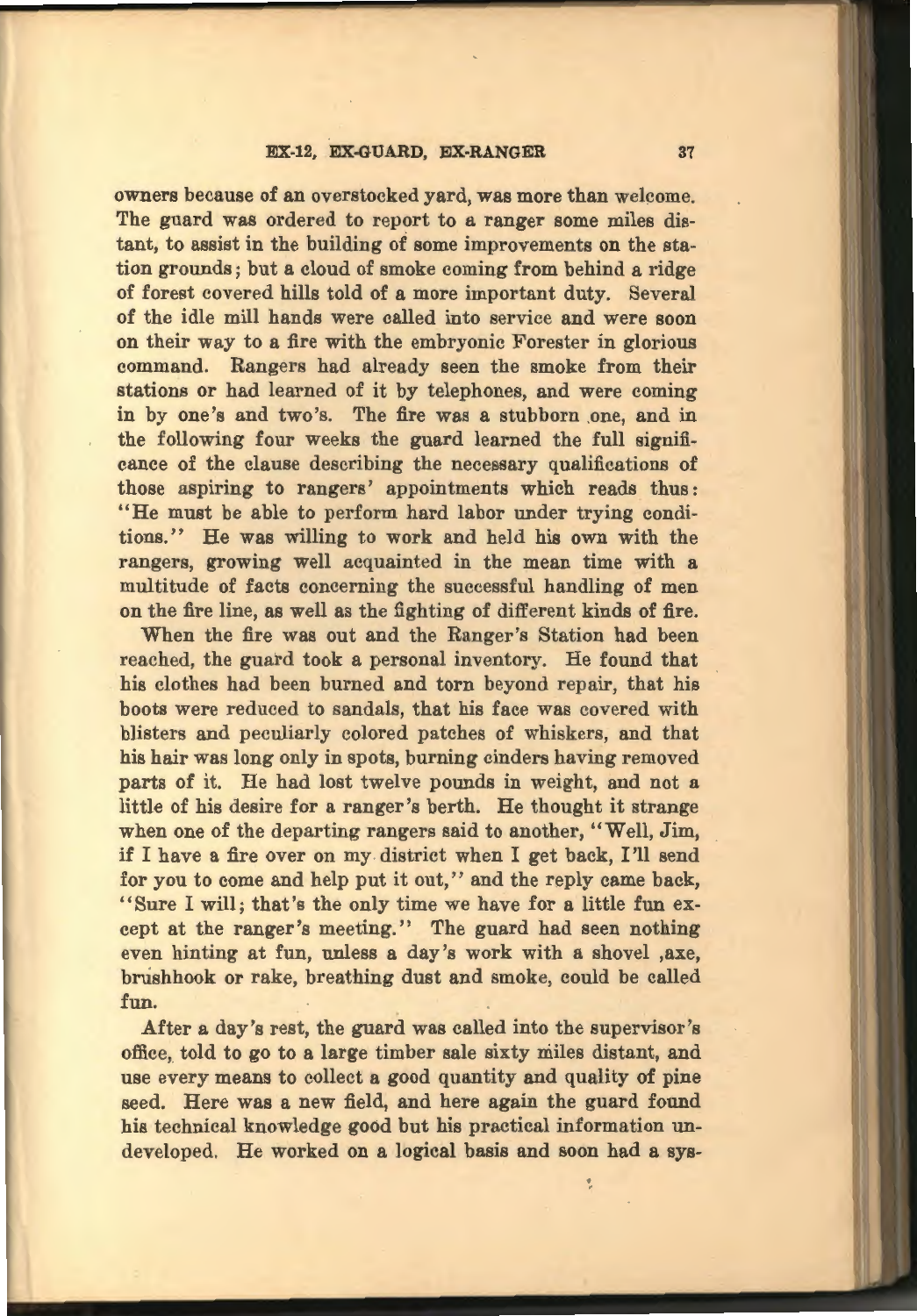#### 38 THE AMES FORESTER

tem working, for which he received favorable mention from his Supervisor and from the District Forester.• He had learned the importance of tact and used it. He was assisted in many ways by men with whom he came in contact. He made friends among the loggers, and they assisted him in locating cones whenever possible, incidentally nicknaming him ''Pine Cone Pete<sup>"</sup>

At the close of this work he was transferred to the planting crew, where he became perfectly acquainted with the business end of the grub hoe, garden hoe and rake.

As the date for the examination for rangers was approaching, he spent his evenings in front of the camp fire, studying subjects which had not yet come into his experiences. On the day before the examination he tramped twelve miles across country to the place where it was to be held, and spent the two following days in struggling through the ordeals of the examination.

He was then transferred to the lower portion of the forest, where he was to assist an old ranger in taking care of 115,000 acres of timber land known as District No. 6 of the Plumas National Forest. Here he ran into the real test of fitness for following the life of a Forest ranger. The season being winter and operations being slack, he spent several days painting and lettering sign boards to mark roads and trails through the District, and drawing grazing maps (which were returned because of poor draftsmanship). When the rain ceased and snow came, he spent his time land-surveying, cruising, burning brush on sale areas, improving ranger station facilities, surveying out special and free uses for inhabitants and repairing the telephone lines, all of which had to be done on skiis, the snow being too deep to permit travel by horse.

It was here, too, that he received some novel experiences as an ex-officio game warden. A band of Greek laborers were employed in a railroad construction camp some miles distant and were violating the game laws by sending men from their number out to furnish their table with ''out-of-season'' venison. The guard started investigations and found plenty of evidence. A warning of this was sent to the Greek's camp in some unknown manner, and a few days later, while following a trail carrying conclusive evidence, a screaming ball from a high power rifle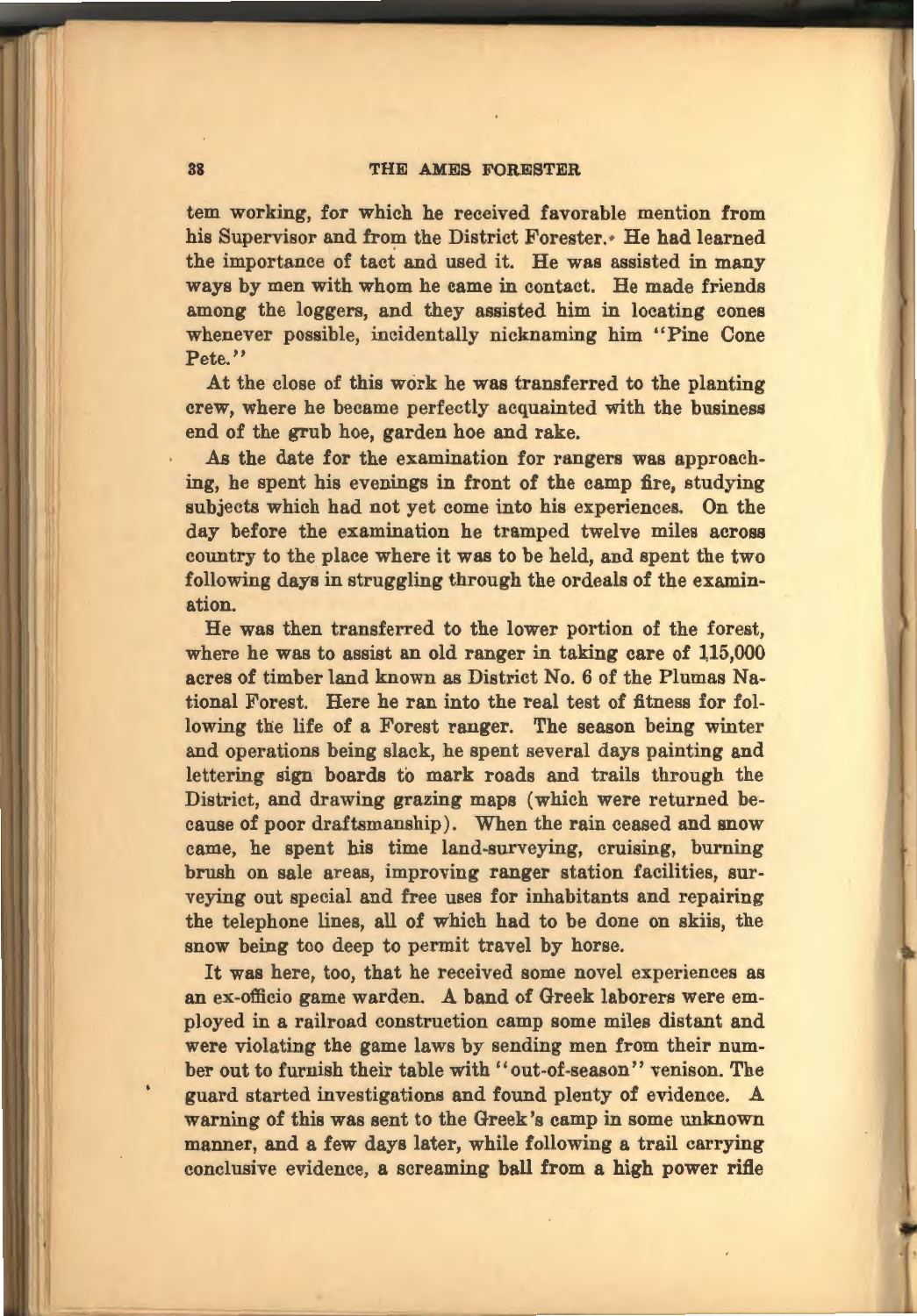#### EX-12, EX-GUARD, EX-RANGER 39

struck an arm's length from the guard. The ball came from a steep and densely wooded hillside some few hundred yards distant, and besides carrying its message, gave the guard an opportunity to claim a record for time consumed in making one's self invisible behind small trees. The offenders were brought to justice, but a more strategic method was employed in their capture.

With the coming of spring and the going of the snow, operations were resumed in the northern part of the Forest. After five months experience on District No. 6, the guard was transferred to the extreme northern part where he assisted another ranger in surveying the Forest boundary line, building fences to improve the station, laying a pipe line from a spring in the hills back of the station to the house, repairing the sheep counting pens, etc.

With the advent of spring came the usual large droves of sheep, goats, cattle and horses that are users of the National Forests for the grazing season. The ranger's duties were to count each drove of such stock, recommend the grazing charges to be made against them, and act as chaperone to each drove as they went over the special driveway to their allotted range.

The guard by this time was beginning to know some of the duties of the Forest ranger and was made jubilant by receiving notice of his success in the ranger examination and a promotion from Forest guard to Assistant Forest ranger.

Other work being rounded up and started in good shape in this District, the new Assistant ranger was transferred to the telephone crew, and for two weeks acted as lineman on this crew.

The completion of this work found it the lOth of June, and while waiting for the saw mills to begin operations he was sent to a newly established reconnaissance camp where he met two of his old college friends, together with several men from other colleges. In the following days he enjoyed a taste of his old college life, which, when transferred to the camp of a group of Forestry students, is the most enjoyable and congenial one can conceive of, and requires a talented author to describe.

The Assistant ranger soon after was notified of the opening of the sawmills and was ordered to report to a large logging camp far in the northern part of the Forest where he acted as